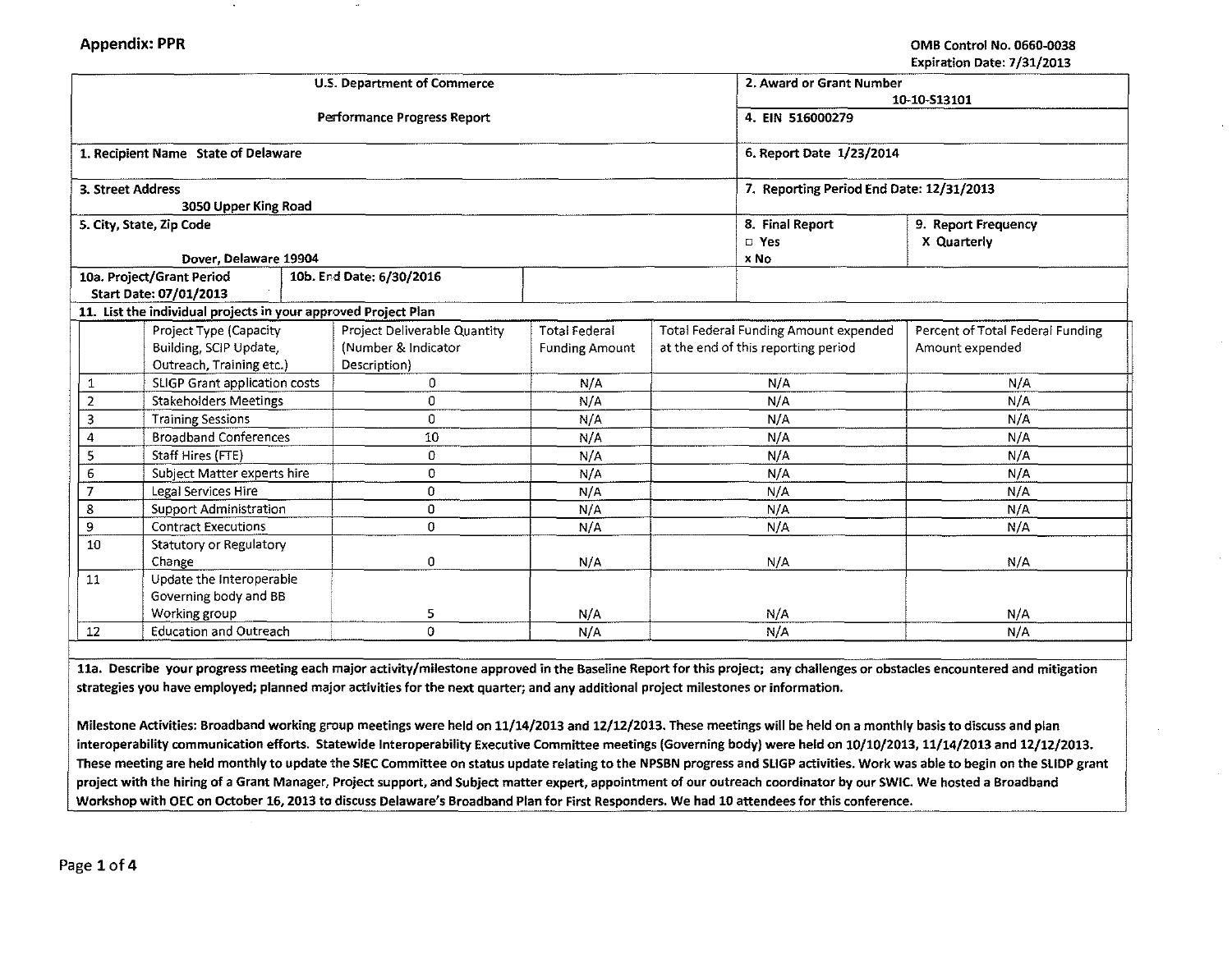11b. If the project team anticipates requesting any changes to the approved Baseline Report in the next quarter, describe those below. Note that any substantive changes to the Baseline Report must be approved by the Department of Commerce before implementation.

The State of Delaware is going to migrate 3 positions into one. After consultation with NTIA we will not need to change our Baseline Report.

llc. Provide any other information that would be useful to NTIA as it assesses this project's progress.

We have had meetings with information resource architects from the State of Delaware to discuss the development our Website. This is an ongoing process for this quarter. We have setup weekly internal meetings to discuss NPSBN and SLIGP activities.

11d. Describe any success stories or best practices you have identified. Please be as specific as possible.

We have been able to complete our Broadband needs assessment, setup our BB working group and conduct meetings, hire fulltime Grants Manager, Support and Subject matter experts.

12. Personnel

12a. If the project is not fully staffed, describe how any lack of staffing may impact the project's time line and when the project will be fully staffed.

We are fully staffed with the exception of Legal expertise, this will be utilized on a as need basis.

12b. Staffing Table

| <b>Job Title</b>                                 | FTE % | <b>Project(s) Assigned</b>                                             | Change                |
|--------------------------------------------------|-------|------------------------------------------------------------------------|-----------------------|
| SWIC                                             | .30   | Provide oversight of all SLIGP activities                              | Started work on SLIGP |
| Deputy Director Communications                   | .10   | Assist the SWIC with SLIGP activities                                  | Started work on SLIGP |
| Out Reach coordinator                            | .10   | Prepare and distribute educational materials conduct outreach meetings | Started work on SLIGP |
|                                                  |       | Add Row<br>Remove Row                                                  |                       |
| 13. Subcontracts (Vendors and/or Sub recipients) |       |                                                                        |                       |

13a. Subcontracts Table - Include all subcontractors. The totals from this table must equal the "Subcontracts Total" in Question 14f.

| Name                      | Subcontract Purpose | Type<br>(Vendor/Subrec.) | RFP/RFQ<br>Issued<br>(Y/N) | Contract<br>Executed<br>(Y/N) | <b>Start Date</b> | End Date | Total<br>Federal<br>Funds<br>Allocated | Total Matching<br>Funds Allocated | Project and % Assigned |
|---------------------------|---------------------|--------------------------|----------------------------|-------------------------------|-------------------|----------|----------------------------------------|-----------------------------------|------------------------|
| <b>RCC</b><br>Consultants | Grant Manager       | Vendor                   | N                          |                               | 9/9/2013          | 6/30/216 | \$180,000.00                           | S0                                | N/A                    |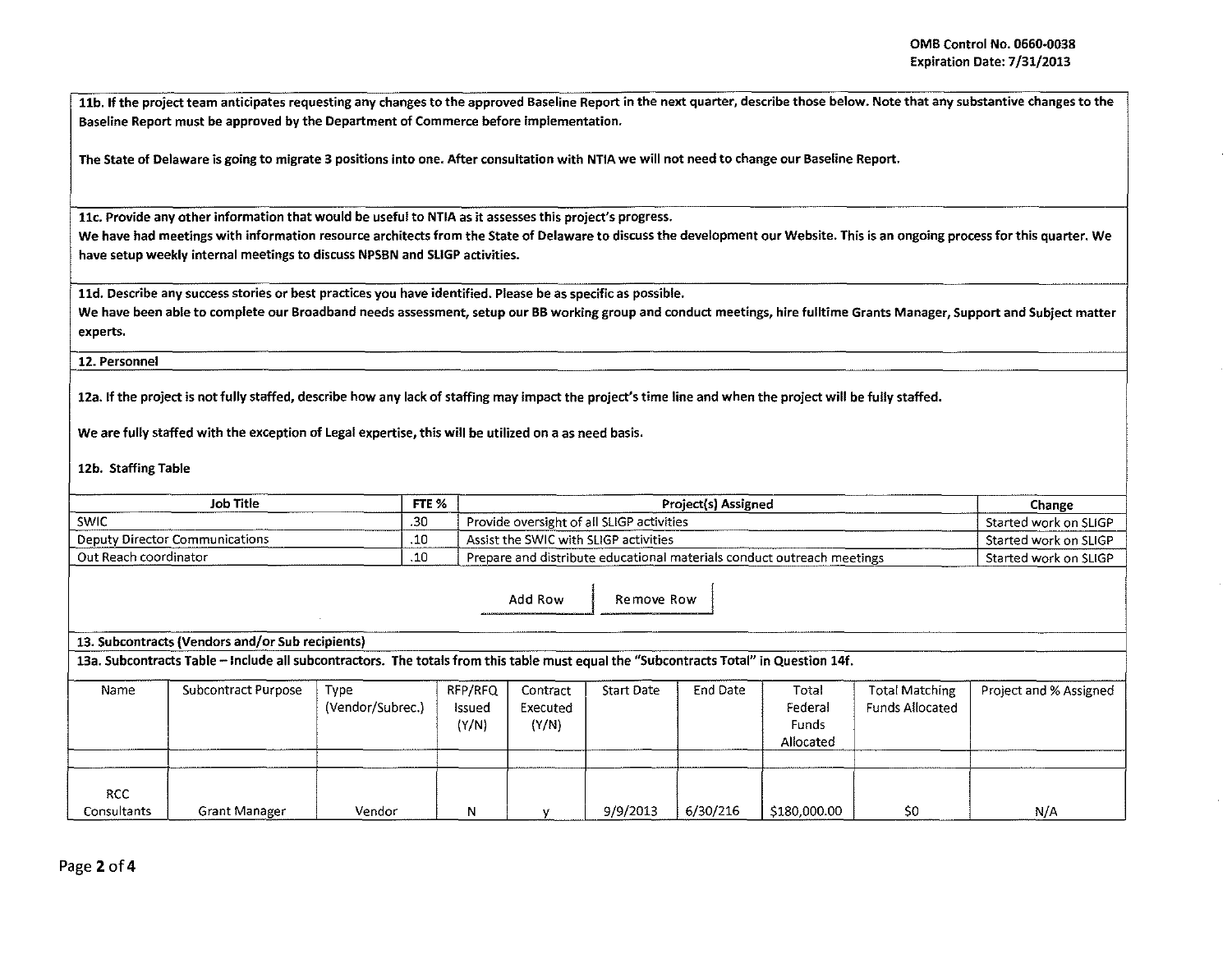$\mathcal{A}=\mathcal{A}$  .

| <b>RCC</b><br>Consultants                                                                                     | Subject Matter Expert        |                              | Vendor              | $\mathsf{N}$      | Y                          | 9/9/2013                      | 6/30/2016  | \$90,000.00                             | \$0 | N/A                      |  |
|---------------------------------------------------------------------------------------------------------------|------------------------------|------------------------------|---------------------|-------------------|----------------------------|-------------------------------|------------|-----------------------------------------|-----|--------------------------|--|
| <b>RCC</b><br>Consultants                                                                                     | Administration<br>Support    |                              |                     |                   |                            |                               |            |                                         |     |                          |  |
|                                                                                                               |                              |                              | Vendor              | N                 | Y                          | 9/9/2013                      | 6/30/2016  | \$120,000.00                            | \$0 | N/A                      |  |
| <b>TBD</b>                                                                                                    | Website Development          |                              | Vendor              | N                 | N                          | TBD                           | TBD.       | \$41,040.00                             | \$0 | N/A                      |  |
| <b>TBD</b>                                                                                                    | Legal assistance             |                              | Vendor              | N                 | N                          | TBD                           | <b>TBD</b> | \$22,500.00                             | \$0 | N/A                      |  |
| TBD                                                                                                           | Phase II                     |                              | Vendor              | N                 | N                          | <b>TBD</b>                    | <b>TBD</b> | \$96,120.00                             | \$0 | N/A                      |  |
| <b>TBD</b>                                                                                                    | <b>MACINAC</b>               |                              | Vendor              | N                 | N                          | TBD                           | TBD        | \$90,000.00                             | \$0 | N/A.                     |  |
|                                                                                                               |                              |                              |                     |                   | Add Row                    | Remove Row                    |            |                                         |     |                          |  |
| 13b. Describe any challenges encountered with vendors and/or sub recipients.                                  |                              |                              |                     |                   |                            |                               |            |                                         |     |                          |  |
| None at this time.                                                                                            |                              |                              |                     |                   |                            |                               |            |                                         |     |                          |  |
| 14. Budget Worksheet                                                                                          |                              |                              |                     |                   |                            |                               |            |                                         |     |                          |  |
| Columns 2, 3 and 4 must match your current project budget for the entire award, which is the SF-424A on file. |                              |                              |                     |                   |                            |                               |            |                                         |     |                          |  |
| Only list matching funds that the Department of Commerce has already approved.                                |                              |                              |                     |                   |                            |                               |            |                                         |     |                          |  |
| Project Budget Element (1)                                                                                    |                              | Federal Funds<br>Awarded (2) | Funds (3)           | Approved Matching | <b>Total Budget</b><br>(4) | Federal Funds<br>Expended (5) |            | Approved Matching Funds<br>Expended (6) |     | Total Funds Expended (7) |  |
| a. Personnel Salaries                                                                                         |                              |                              | \$0<br>\$119,649.00 |                   | \$119,649.00               | \$0                           |            | \$16547.00                              |     | \$16547.00               |  |
|                                                                                                               | b. Personnel Fringe Benefits |                              | \$33,502.00         |                   | \$33,502.00                | 50                            |            | \$7333.00                               |     | \$7333.00                |  |
| c. Travel                                                                                                     |                              | \$0<br>\$75,200.00           |                     | \$1440.00         | \$76,640                   | \$4526.00                     |            | \$0                                     |     | \$4526.00                |  |
| d. Equipment                                                                                                  |                              | \$0                          |                     | 50                | \$0                        | \$0                           |            | 50                                      |     | 50                       |  |
| e. Materials/Supplies                                                                                         |                              | \$1030.00                    |                     | \$4800.00         |                            | \$0                           |            | $\overline{50}$                         |     | 50                       |  |
| f. Contractual                                                                                                |                              | \$639,660.00                 |                     | \$12,960          |                            | \$0<br>\$652,620.00           |            | \$0                                     |     | \$0                      |  |
| g. Construction                                                                                               |                              | \$0                          |                     | SO                |                            | \$0                           |            | 50                                      |     | \$0                      |  |
| h. Other                                                                                                      |                              | \$8,723.00                   |                     | \$8802.00         |                            | \$17,525.00<br>\$275.00       |            | \$3500.00                               |     | \$3775.00                |  |
| i. Total Direct charges                                                                                       |                              | \$724,613.00                 |                     | \$181,153         | \$905,766.00               | \$4800.00                     |            | \$27380.00                              |     | \$32180.00               |  |
| j. Indirect charges                                                                                           |                              | \$0.                         |                     | \$0               | \$0                        | \$0                           |            | \$0                                     |     | \$0                      |  |
| k. Total (Sum I and j                                                                                         |                              | SO                           |                     | $\zeta$ 0         | \$0                        | \$0                           |            | \$0                                     |     | \$0                      |  |
| i % of Total                                                                                                  |                              | 80%                          |                     | %20               | 100%                       | 14%                           |            | 86%                                     |     | 100%                     |  |